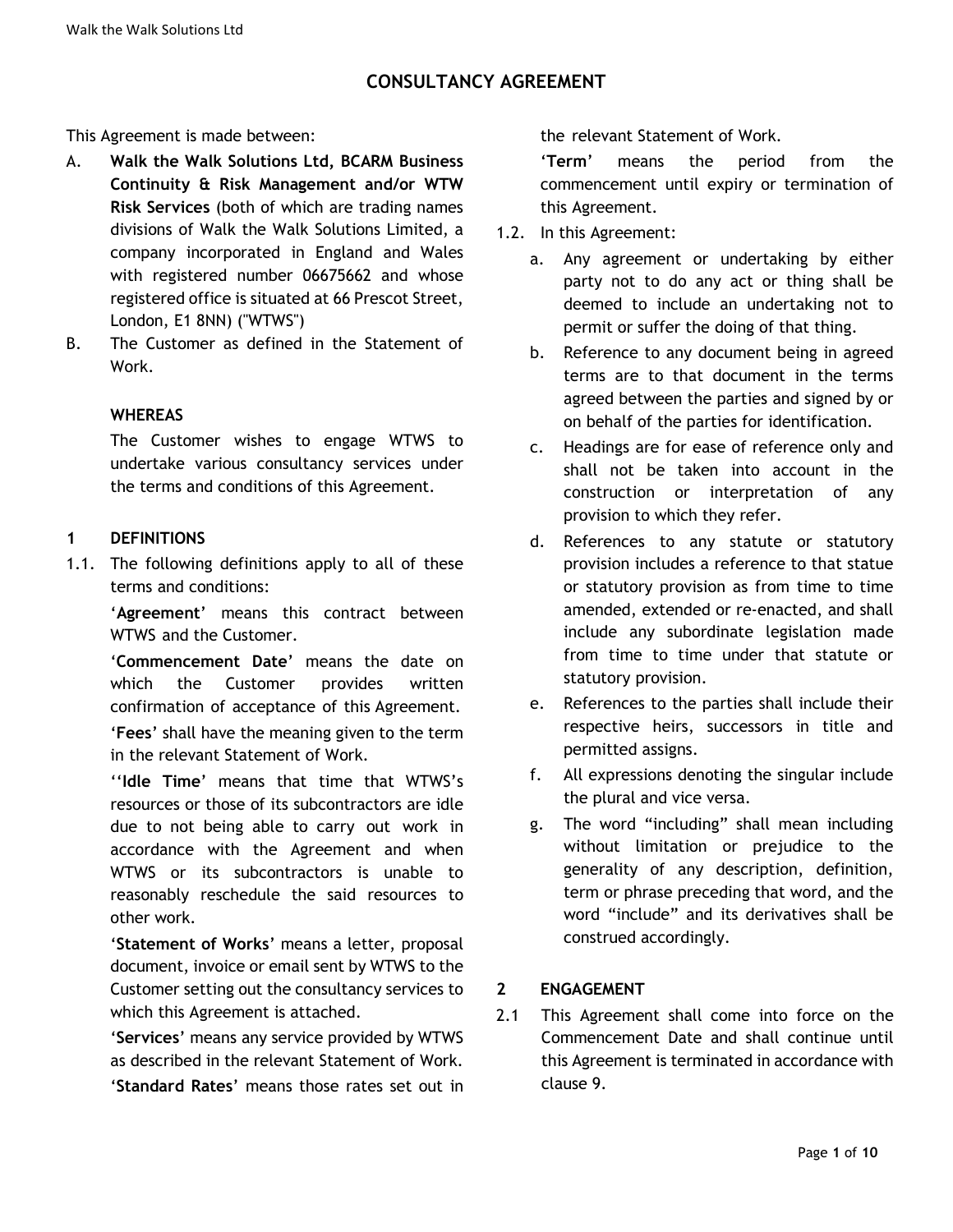Walk the Walk Solutions Ltd

2.2 No terms and conditions (in a standard form documentation or otherwise) issued by WTWS in the course of ordering the Services shall replace, alter or amend the terms and conditions in this Agreement or any other terms of this Agreement unless the Customer and WTWS shall have agreed to the contrary in writing.

### **3 OBLIGATIONS OF WTWS**

- 3.1 In consideration of the Customer performing its obligations under this Agreement, WTWS shall provide the Services to the Customer in accordance with this Agreement, the relevant Statement of Work and all relevant laws and regulations.
- 3.2 Where WTWS acts as 'data controller', WTWS will process personal data in accordance with the privacy statement on its website. Where WTWS acts as 'data processor', WTWS will process personal data in accordance with the data processing terms set out in the annex.

# **4 OBLIGATIONS OF THE CUSTOMER**

The Customer agrees:

- 4.1 to promptly pay the Company all sums due under this Agreement or under any Statement of Work;
- 4.2 to promptly pay all additional fees or charges (as agreed in advance by the Customer) arising from the Customer's additional requests above and beyond the Customer's entitlement as set forth in the relevant Statement of Work.
- 4.3 to promptly pay all other expenses incurred by WTWS in the performance of its obligations under this Agreement subject to prior approval by the Customer;
- 4.4 to nominate an authorised representative to be the prime point of contact for WTWS and whose decisions when committed to writing will bind the Customer for the purpose of the Agreement;
- 4.5 to provide a safe, hazard-free environment at the Customer's premises or the location rented or hired by the Customer for the provision of the Services complying with all working conditions, laws and regulations notwithstanding the nature of the Services to be performed;
- 4.6 not to breach any confidence, privacy or intellectual property rights of any other party through its use of the Services provided by WTWS;
- 4.7 that it is responsible for ensuring that the Services, if delivered in accordance with the terms of this Agreement, meet the Customer's requirements as at the date of the relevant Statement of Work, and thereafter communicating to WTWS any changes or modifications required to be made to the Services to ensure that the Services will continue to meet the Customer's requirements;
- 4.8 that it is solely responsible for ensuring the accuracy of any information provided to WTWS and WTWS shall not be liable for the consequences of any failure by the Customer to do so; and
- 4.9 to comply in all material respects with its obligations in a timely manner, with reasonable skill and care and as set out in the relevant Statement of Work.

## **5 PRICE AND PAYMENT TERMS**

- 5.1 All prices referred to in this Agreement are expressed in pounds sterling and are exclusive of value added tax and other sales taxes (unless expressly stated otherwise), which shall be payable by the Customer.
- 5.2 Unless payments are specified below or in the relevant Statement of Work as being due on specific dates, or in advance of a date or event, all invoices shall be due for payment in full without deduction or set-off within 30 days of the date of invoice.
- 5.3 The charges shown in a Statement of Work, unless otherwise stated, are for work performed during the hours stated therein. Any service provided outside of those hours, or if work is to be carried out away from the specified location and either the relevant person travels in those hours or spends more than two hours travelling out of those hours, such travelling time and additional time shall be chargeable at the Standard Rates if permitted by the relevant Statement of Work.
- 5.4 In the event that any payment due to WTWS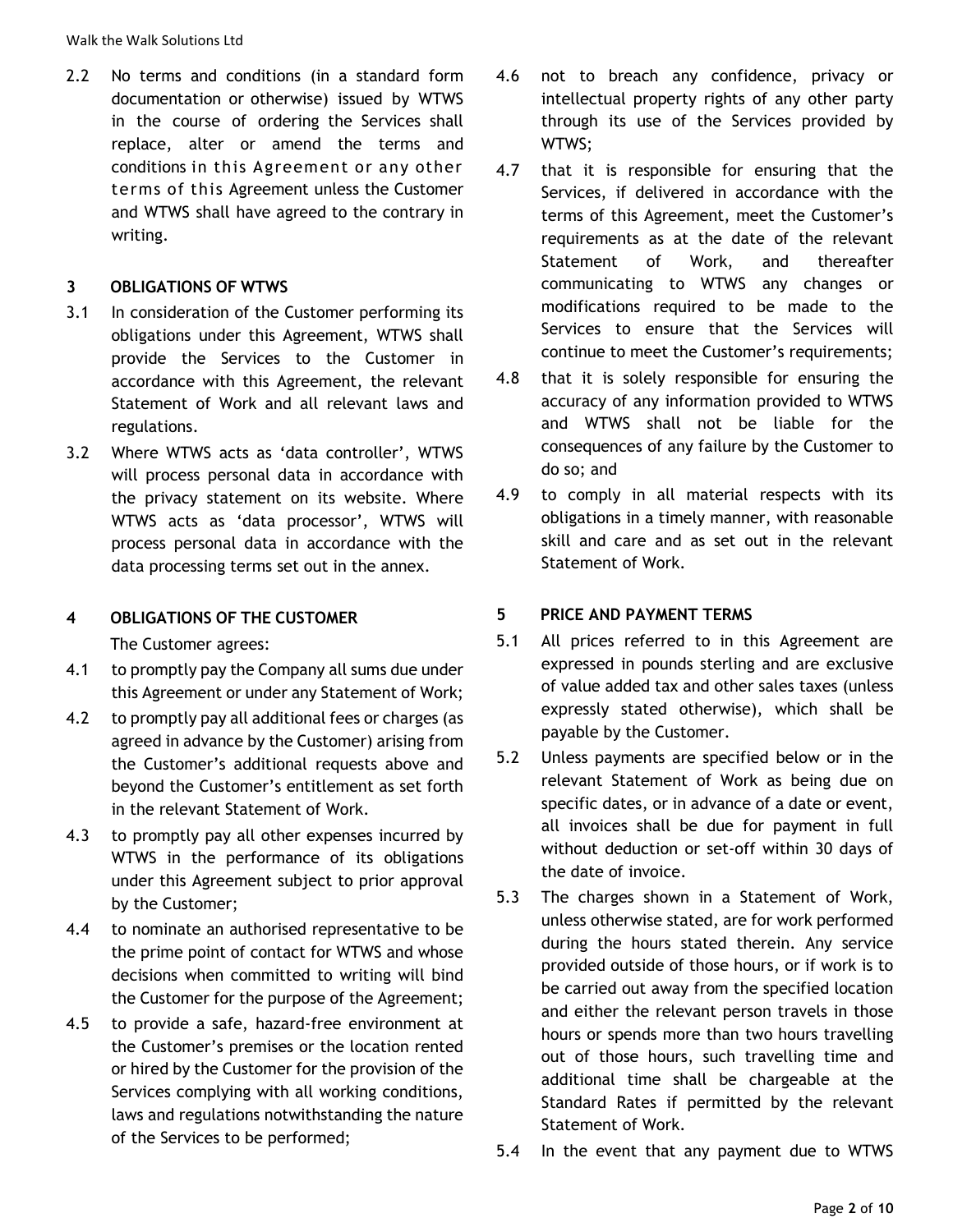under this Agreement has not been received in full by WTWS by the due date of payment, WTWS reserves the right (in addition to any other remedies which may be available to it) to:

- a. suspend the Service to which the payment relates upon not less than 14 days' written notice (provided that the relevant Service shall be reinstated as soon as reasonably practicable upon receipt by WTWS of full payment); and/or
- b. charge interest on overdue amounts on a daily basis from the original due date to the eventual date of payment in accordance with the Late Payment of Commercial Debts (Interest) Act 1999.
- 5.5 WTWS reserves the right to make, with the Customer's prior consent (such consent not to be unreasonably withheld or delayed), an additional reasonable charge for any work done by WTWS which is attributable to the Customer's failure to observe its obligations or not covered by the services provided under this Agreement.

# **6 DELIVERY OF SERVICES**

- 6.1 WTWS will provide the Services to the Customer as described in the relevant Statement of Work and in accordance with the terms and conditions of this Agreement.
- 6.2 In the event that the Customer cancels the Services or any part by giving less than 2 days' notice to WTWS, the Customer shall be liable to WTWS for 50% of the fees, charges and expenses applicable to the Services or the part of the Services that have been cancelled.
- 6.3 If the performance of Services or any part of the Services is suspended at the request of the Customer by giving less than 2 days' notice or delayed through the default of the Customer (including lack of, incomplete or incorrect instructions or refusal to accept performance of the Services) WTWS will be entitled to payment at the prevailing rates for the Services already performed, and any other additional costs WTWS reasonably incurs without prejudice to any other remedies that WTWS may have.

# **7 SERVICES**

- 7.1 The Company will assign appropriately qualified or experienced personnel to perform the Services and will use all reasonable endeavours to minimise changes, and the disruption of any such changes, of personnel so assigned.
- 7.2 The Customer will give to WTWS promptly on request such information and facilities as WTWS reasonably requires for the provision of the Services.
- 7.3 The Customer will before commencement of the Services:
	- a. nominate an authorised representative who will be the prime point of contact and whose decisions when committed to writing will bind the parties for the purpose of the Schedule;
	- b. agree with WTWS appropriate methods and frequency of monitoring the progress of the Services in line with the corresponding Schedule; and
	- c. prepare the location for the performance of the Services in accordance with the Schedule (unless it has been agreed in the Schedule that WTWS will undertake such preparation).
- 7.4 WTWS will undertake Services on the following terms:
	- a. performance of the Services will be undertaken in accordance with the relevant Statement of Work;
	- b. the Customer will not interfere with the performance of the Services unless agreed with WTWS;
	- c. the Customer will provide WTWS (and/or its authorised representatives and suppliers/licensors) with sufficient access to facilities as reasonably necessary to perform the Services.
- 7.5 If Idle Time is incurred through the direct failure of the Customer to meet its obligations or if the Customer negligently provides incorrect information or if the Services are postponed or cancelled by the Customer, WTWS may revise any scheduled date and/or by giving seven days written notice suspend the relevant Service and, in any event, the Customer shall be responsible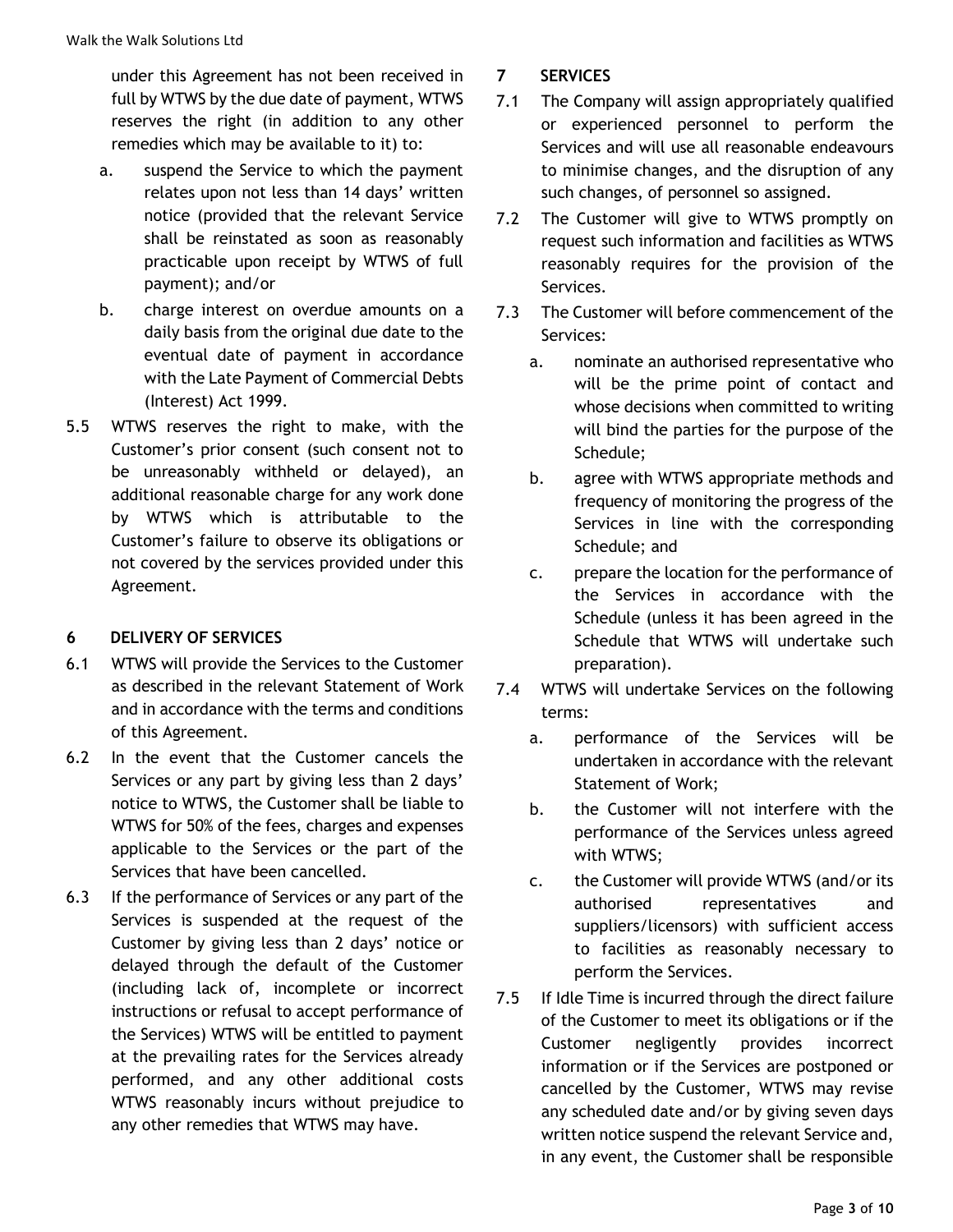to pay reasonable costs incurred by WTWS.

#### **8 WARRANTIES**

- 8.1 WTWS hereby warrants to the Customer that:
	- a. the Services to be performed pursuant to the relevant Schedule will materially conform to the description set out in the relevant Statement of Work;
	- b. Services provided by WTWS or others on behalf of the Company shall be performed with reasonable care and skill.
- 8.2 To the extent that any Services performed by WTWS or on its behalf fail to meet the requirements of clause 8.1, WTWS shall, if the Customer requires, re-perform, or have reperformed, such services within a reasonable time provided such failure is notified to WTWS in writing within 90 days from the date of original performance and WTWS shall have no other liability in this regard, save that in the event that WTWS fails to meet the requirements of the Statement of Work after re-performance, the Customer shall have the right to terminate the relevant Statement of Work.
- 8.3 Save as expressly provided in clause 8.1, WTWS give no warranties as to the quality, fitness or performance of any Services, and in particular, no warranty is given that the Services shall be free from minor errors, inaccuracies, omissions or non-identification of hazards. The express warranties in clause 8.1 are accepted by the Customer to the exclusion of all other warranties, conditions, statements, representations or other terms implied by law. No statement or representation not expressly set out in this Agreement or any Statement of Work shall be binding upon us whether as a warranty or otherwise.

#### **9 TERMINATION**

9.1 Notwithstanding clause 5.5(a), WTWS may suspend its obligations under this Agreement or any Statement of Work it may have with the Customer for Services upon not less than 14 days written notice to the Customer if the Customer fails to pay any fees or charges due under the Agreement for 30 days after the due date for payment only in the absence of a bona fide dispute, and shall be re-commenced as soon as practicable upon receipt of subsequent payment.

- 9.2 WTWS may terminate the Agreement and/or any Statement of Work immediately upon written notice to the Customer if:
	- a. a petition to wind up the Customer is presented to a court and not dismissed within 14 days or the Customer calls a meeting of creditors or passes a resolution for voluntary winding up (otherwise than for the purposes of solvent reconstruction or amalgamation), or a receiver, administrative receiver, administrator or other similar officer is appointed in respect of the Customer or any of its assets, or the Customer makes any proposal to its creditors for any composition or voluntary arrangement; or
	- b. the Customer ceases to carry on its business or substantially the whole of its business; or
	- c. the Customer (being a natural person) shall dies, or (being a partnership or other unincorporated association) shall be dissolved; or
	- d. the Customer is in material breach of the Agreement or any Statement of Work and does not rectify such breach within 30 days of receipt of a written notice from WTWS requiring it to rectify the breach; or
	- e. there is no current Statement of Work made under this Agreement and, in WTWS's reasonable opinion, no such Statement of Work is likely to be agreed by the parties within a reasonable time thereafter.
- 9.3 The Customer may terminate the Agreement and/or any Statement of Work upon written notice to WTWS if:
	- a. a petition to wind up WTWS is presented to a court and not dismissed within 14 days or WTWS calls a meeting of creditors or passes a resolution for voluntary winding up (otherwise than for the purposes of solvent reconstruction or amalgamation), or a receiver, administrative receiver, administrator or other similar officer is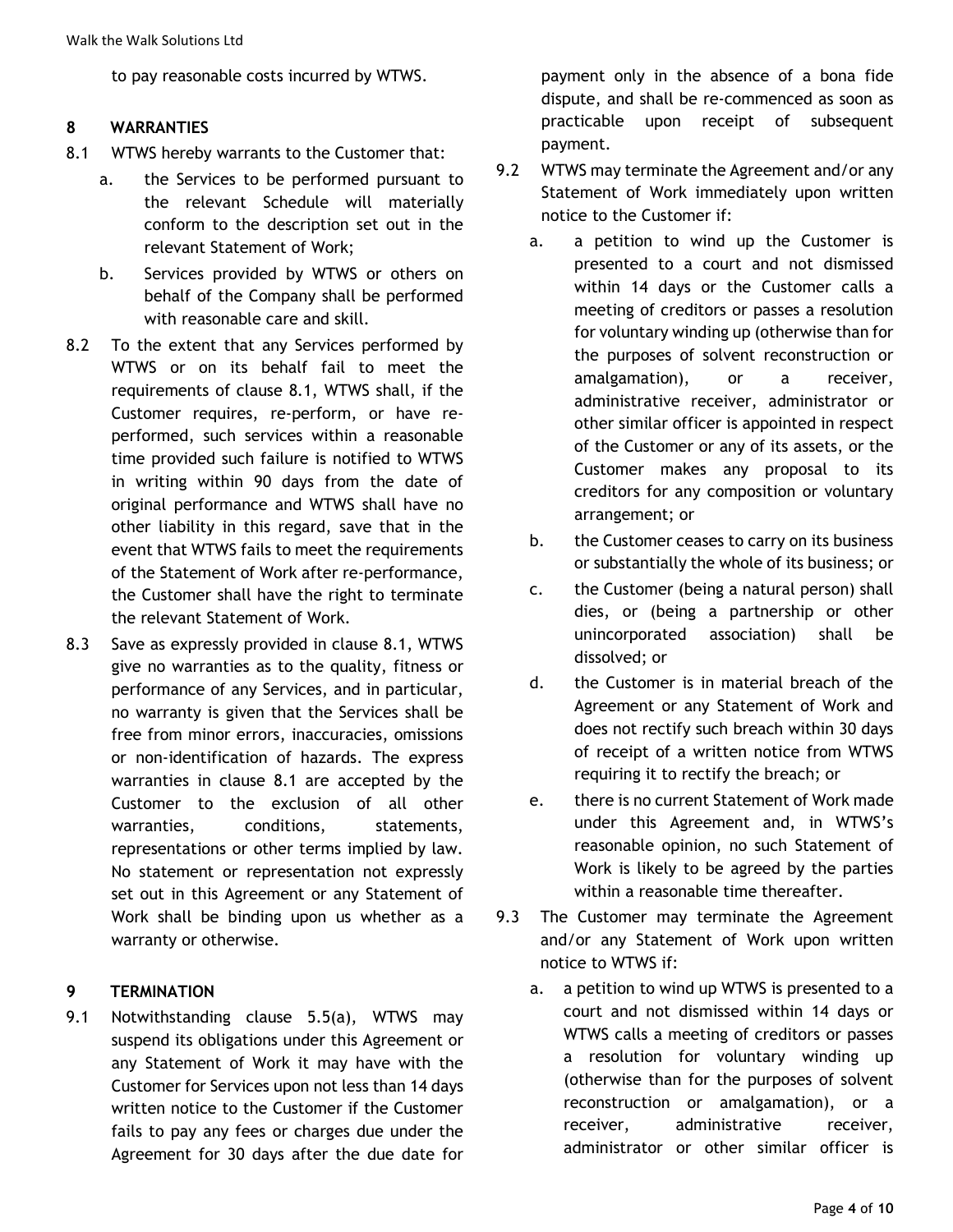appointed in respect of WTWS or any of its assets, or WTWS makes any proposal to its creditors for any composition or voluntary arrangement; or

- b. there is no current Statement of Work made under this Agreement and, in the Customer's reasonable opinion, no such Statement of Work is likely to be agreed by the parties within a reasonable time thereafter; or
- c. WTWS is in material breach of this Agreement or of any Statement of Work and fails to remedy such breach within 30 days of receipt of a written notice from the Customer to do so.

## **10 CONSEQUENCES OF TERMINATION**

- 10.1 Upon termination of the Agreement or a Statement of Work:
	- a. the Customer shall immediately deliver up to WTWS (as it relates to the Agreement or any Statement of Work): (a) any of WTWS's equipment held at the Customer's premises, and
	- b. (b) all copies of WTWS's confidential information and copies of manuals and documentation used by WTWS for the purpose of providing the Services;
	- c. WTWS shall immediately deliver up to the Customer: all copies of the Customer's confidential information that the Customer requests are returned;
	- d. the Customer shall immediately pay to WTWS all sums due (in the absence of a bona fide dispute) to WTWS under this Agreement that have not yet been paid.
- 10.2 In the event that either party fails to comply with its obligations under clause 10.1(a) or 10.1(b), the party not in default shall be entitled to retake possession, by entry into any premises or otherwise, of the outstanding equipment or other materials.
- 10.3 The parties shall take such other action as may be specified in the relevant Statement of Work.
- 10.4 Any termination of this Agreement or any Statement of Work howsoever caused shall not affect any of WTWS's or the Customer's accrued

rights or liabilities arising from this Agreement or any Statement of Work.

# **11 LIMITS OF LIABILITY**

- 11.1 In this agreement 'Default' shall mean any breach of WTWS's obligations under this Agreement or any Schedule or any negligent, reckless or fraudulent act or omission by WTWS, the Company's employees, agents or subcontractors in connection with or in relation to the subject matter of this Agreement (including any Schedule) and in respect of which the Company is legally liable to the Customer.
- 11.2 WTWS's entire liability to the Customer and the Customer's exclusive remedies against WTWS for any Default shall be set out in this clause 11. Such liability shall be limited to the following:
	- a. For infringement of third party rights, the rights and remedies contained in clause 14.
	- b. For direct physical damage to property a maximum liability of £500,000 per incident or series of connected incidents.
	- c. Subject to clause 11.3, in all other cases WTWS's maximum liability arising from each Default and whether arising under this Agreement, any Statement of Work, tort or in any other circumstances whatsoever, shall be limited to an amount not exceeding 100% of the total of the fees due for the calendar year in which the Default occurred.
- 11.3 Notwithstanding any other provision of this Agreement:
	- a. neither party shall be liable for any loss of turnover, sales, revenue or profits, or any indirect, consequential or special loss suffered by the other; and
	- b. neither party excludes or limits its liability for death or personal injury, or in respect of any circumstances in which, at law, such exclusion or limitation would not be permissible.
- 11.4 The provisions of this clause 11 will continue in force following termination of this Agreement for whatever reason.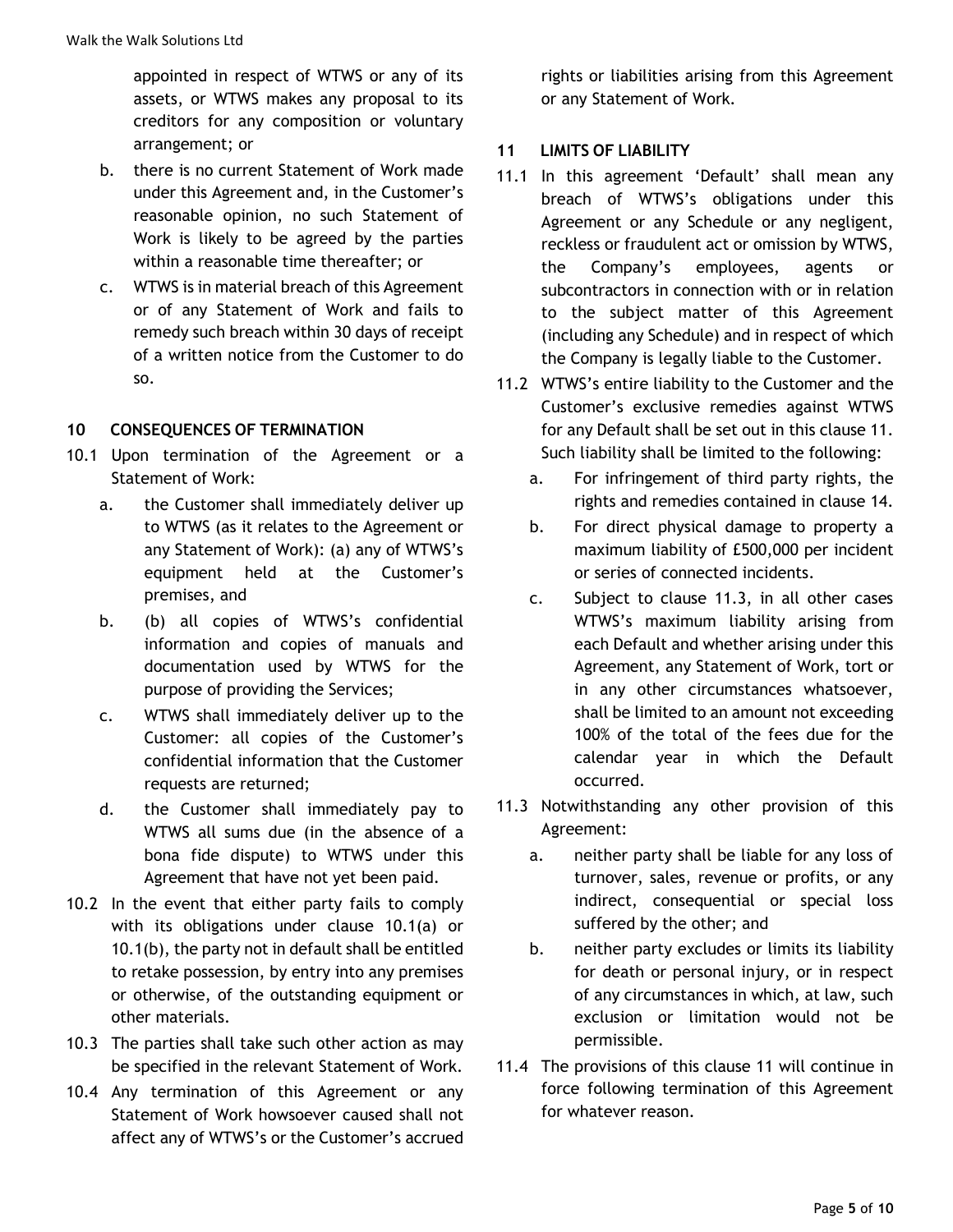Walk the Walk Solutions Ltd

### **12 LICENCE GRANT**

12.1 WTWS hereby grants to the Customer a nonexclusive non- transferable licence to use any materials provided as part of the Services for such period as specified in the Statement of Work for the Customer's own internal use only.

#### **13 COPYRIGHT AND CONFIDENTIALITY**

- 13.1 The copyright and all other intellectual property rights in the materials or documentation prepared by or owned by WTWS shall remain vested in WTWS or WTWS's suppliers/licensors.
- 13.2 The Customer will keep confidential the materials and documentation described in Clause 13.1 and will not disclose the same to any third party without WTWS's prior written consent.
- 13.3 Each party will keep all information obtained from the other under or in connection with this Agreement or any Statement of Work confidential and will not divulge the same to any third party without the other's prior written consent.
- 13.4 The provisions of clause 13 shall not apply to:
	- a. any information which is or becomes in the public domain (otherwise than by breach of this agreement) or which is trivial or obvious;
	- b. information which is in the possession of the receiving party before divulgence as aforesaid;
	- c. information legitimately obtained from a third party;
	- d. information a party is required by law, regulation or court order to disclose.
- 13.5 Each party will divulge confidential information only to those of its employees, agents, or subcontractors who are directly involved in the supply of Services and shall ensure that such employees, agents, or subcontractors are aware of and comply with these obligations as to confidentiality.
- 13.6 The provisions of this clause 13 will continue in force following termination of this Agreement for whatever reason.

## **14 COPYRIGHT INDEMNITY**

In the event of any claim arising against the Customer alleging that the Services supplied by WTWS hereunder infringe the intellectual property rights of any third party, WTWS will indemnify the Customer against:

- a. all reasonable costs and expenses incurred by the Customer with, where reasonably practicable, the Company's prior written consent (such consent not to be unreasonably withheld or delayed) in connection with the defence of such claim, and
- b. any amount paid by the Customer whether in settlement or final judgment of such claim, provided that WTWS shall only be liable under this clause 14;

provided that:

- c. WTWS receives prompt notification from the Customer of such claim;
- d. WTWS is given sole control of the defence of the claim or proceedings arising therefrom;
- e. such alleged infringement did not arise as a result of any detailed instruction or design supplied by the Customer; and
- f. the Customer shall take all reasonable steps to mitigate its loss.

## **15 FORCE MAJEURE**

15.1 Neither party shall be held responsible for any delay or failure in performance pursuant to this Agreement including any Statement of Work to the extent such delay or failure is caused by: fire, flood, explosion, war, strike (except of its own staff), embargo, labour dispute, government requirement, civil or military authority, Act of God, nature or the public enemy, inability to secure materials, transportation facilities or circuits from telecommunications suppliers, act or omission of carriers and suppliers, acts or failure to act of any governmental authority, any other causes beyond its reasonable control. Each party shall endeavour to give the other reasonable notice of any such delay. Should the period of force majeure continue for a consecutive period of 5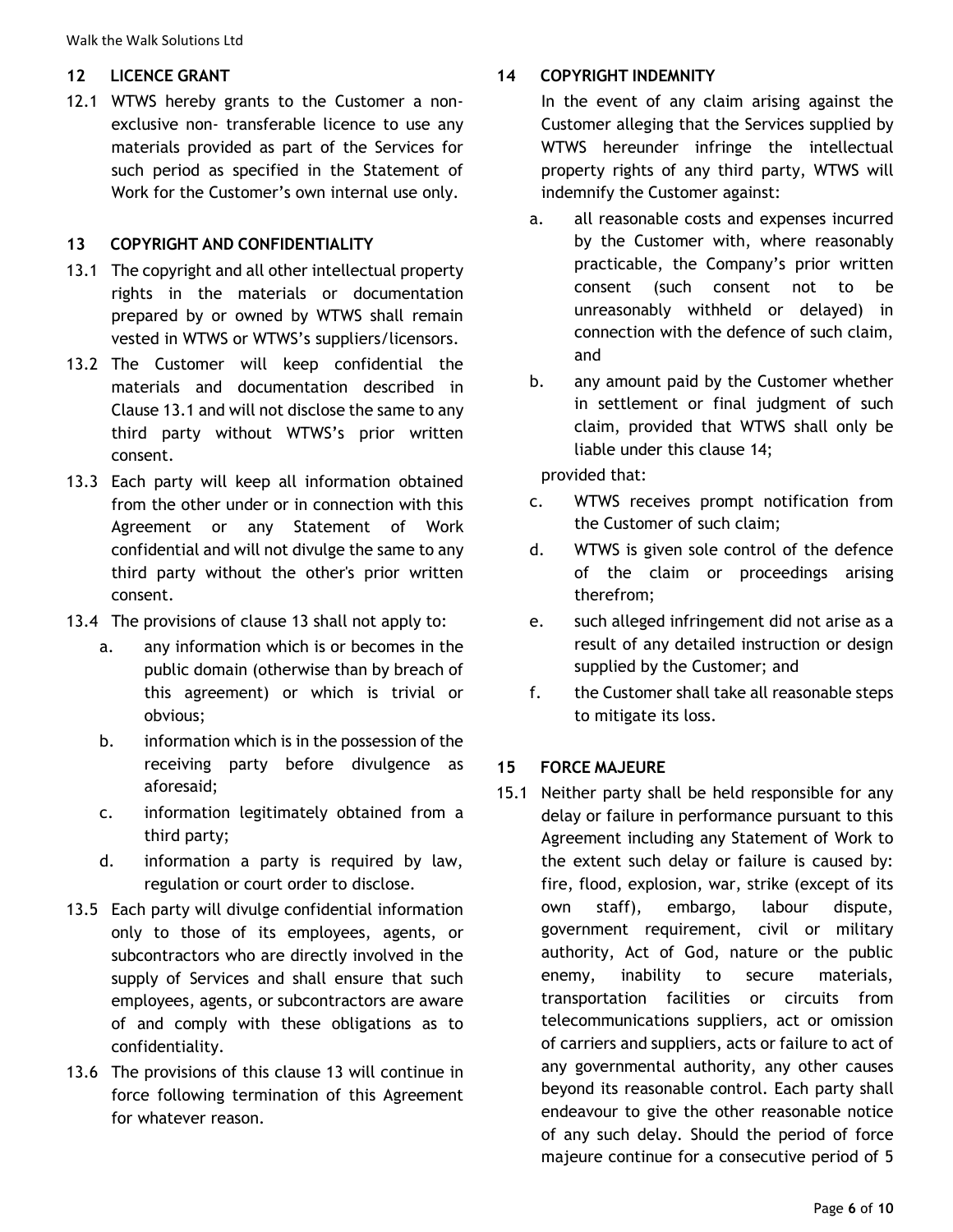days or more, either party shall have the right to terminate the Schedule that are adversely affected as a result upon giving to the other party not less than 5 days' written notice.

### **16 MISCELLANEOUS PROVISIONS**

- 16.1 The waiver by either party of any breach of this Agreement by the other party in a particular instance shall not operate as a waiver of subsequent breaches of the same or a different kind. The failure of either party to exercise any rights under this Agreement in a particular instance shall not operate as a waiver of that Party's right to exercise the same or different rights in subsequent instances.
- 16.2 If any provision of this Agreement or any Statement of Work shall be held to be invalid or unenforceable, it shall be severed from this Agreement or Statement of Work, and the remainder of this Agreement or Statement of Work shall remain in full force and effect. However, if the provision is essential the parties shall promptly negotiate a replacement.
- 16.3 Neither this Agreement or any Statement of Work nor any of the rights granted in them may be assigned by either party without the prior written consent of the other, provided that either party may, without the consent of the other assign this Agreement and/or any Statements of Work to any other company owned or controlled by it or another member of its group. WTWS may subcontract any of its rights or obligations under this Agreement or any Statement of Work without the prior written consent of the Customer.
- 16.4 Any provision of this Agreement which by its context is intended to apply after termination of this Agreement shall survive its termination.
- 16.5 The Customer will not during the term of this Agreement and for a period of 6 months after that without WTWS's prior written consent, directly or indirectly solicit or offer employment or engagement to any employee of WTWS who at the time of such action or during a period of 12 months immediately preceding such action was directly involved in the provision of Services to the Customer.
- 16.6 Any notices to be given under this Agreement or any Statement of Work shall be in writing and served on the other party at their registered office, unless either party notifies the other of a change of address for service. Service of notices must be made by facsimile transmission, in which case service shall be effective immediately upon transmission, or by first class post, in which case, service shall be effective on the second working day after posting.
- 16.7 The parties agree that this Agreement (together with any other terms and conditions expressly incorporated in any Statements of Work) represent the entire agreement between the parties and supersede all other proposals, agreements, statements, representations or warranties (whether written, e- mail or oral) made by or between the parties relating to the subject matter of the Agreement, and that no statements or representations made by either party have been relied upon by the other in agreeing to enter into the Agreement.
- 16.8 Each party unconditionally waives any rights it may have to claim damages against the other on the basis of any statement made by the other (whether made carelessly or not) not set out or referred to in the Agreement (or for breach of any warranty given by the other not set out or referred to) unless such statement or warranty was made or given fraudulently.
- 16.9 In the event of conflict between the terms of this Agreement and any Statement of Work, the terms of the Statement of Work shall prevail.
- 16.10 Neither Agreement nor any Statement of Work shall create any rights that shall be enforceable by anyone (including subsidiaries of the Customer) other than the parties to the Agreement or any person to whom it is lawfully assigned.

## **17 JURISDICTION**

17.1 Any dispute or difference arising between the parties out of or in connection with this Agreement shall be governed by English Law. The parties submit to the exclusive jurisdiction of the English Courts.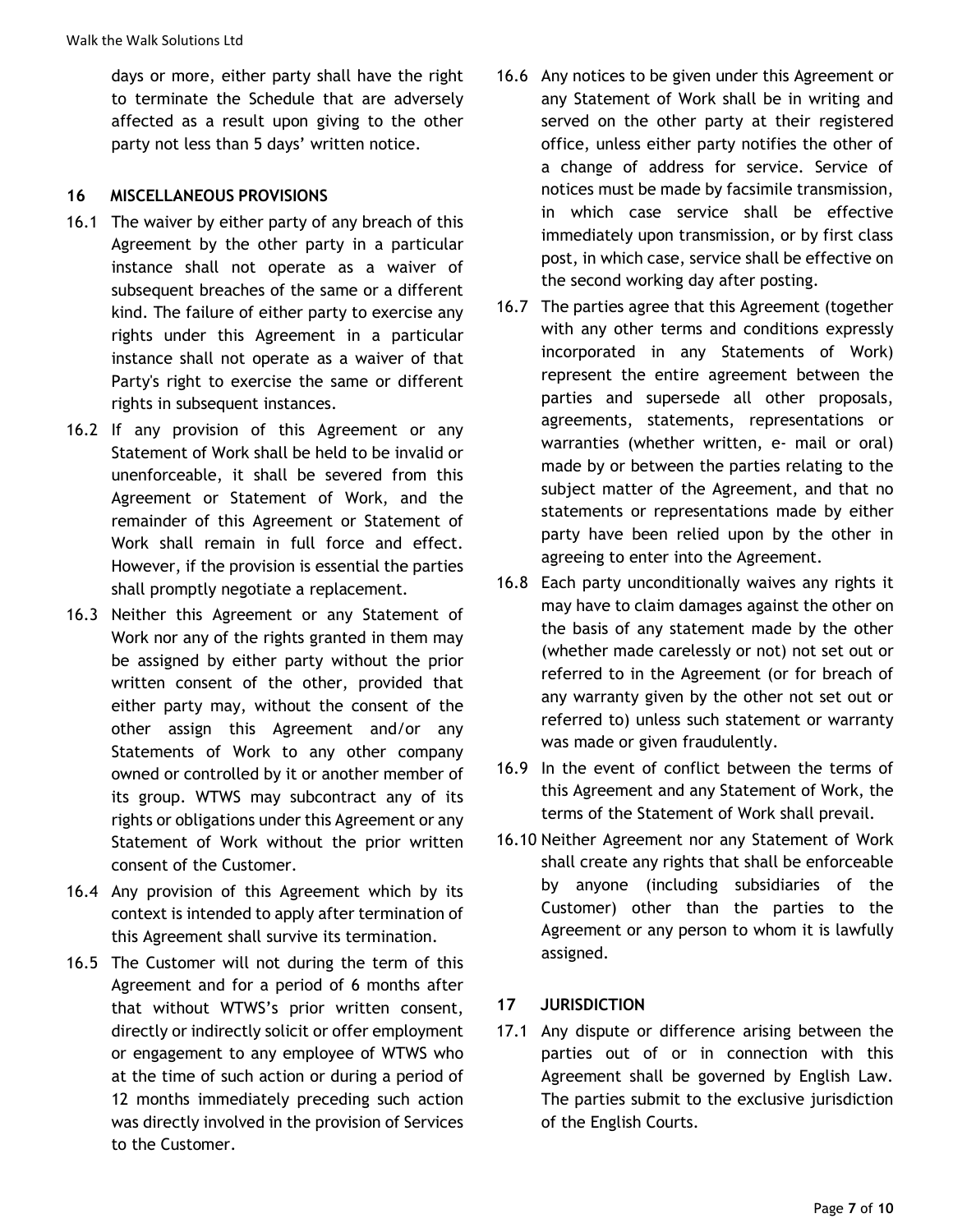#### **ANNEX - DATA PROCESSING TERMS**

#### **INTERPRETATION**

1.1. The following definitions apply in these terms:

Access Requests: requests made by a data subject to exercise any rights of data subjects under the Data Laws in relation to Customer Data.

*Appropriate Safeguards***:** such legally enforceable mechanism(s) for transfers of Customer Data as may be permitted under the Data Laws from time to time.

*Customer Data***:** any information relating to a data subject received by WTWS from or on behalf of the Customer and its contractors, employees, agents and representatives.

*Controller***:** has the meaning given to that term (or the term 'data controller') in the Data Laws.

*Data Breach***:** any breach of security leading to the accidental or unlawful destruction, loss, alteration, unauthorised disclosure of, or access to, any Customer Data.

*Data Laws***:** the Data Protection Act 1998 and the General Data Protection Regulation, any amendment, replacement or re-enactment thereof, and any statutes or regulations made thereunder.

*Data Subject***:** an identified or identifiable natural person.

*GDPR Date***:** 25 May 2018 (or such other date on which the General Data Protection Regulation first has binding legal effect in the United Kingdom).

*Processor***:** has the meaning given to that term (or the term 'data processor') in the Data Laws. *Sub-Processor***:** another Processor engaged by WTWS for carrying out processing activities in respect of Customer Data on behalf of the Customer.

**WTWS:** Walk the Walk Solutions Limited, a company with registered number 6675662 and registered offices at 66 Prescot Street, London, E1 8NN

1.2. These terms shall remain in force for a period of 12 months following the end of the performance of the relevant services.

#### **CONTROLLER AND PROCESSOR**

- 1.3. The parties acknowledge that the Customer is the Controller and WTWS is the Processor in respect of any Customer Data.
- 1.4. WTWS shall process the Customer Data in compliance with the obligations of Processors under the Data Laws.
- 1.5. The Customer warrants and represents that:
	- (a) it shall comply with all Data Laws in connection with the exercise and performance of its rights and obligations relating to WTWS's performance of the relevant services;
	- (b) all Customer Data shall, prior to such data being provided to WTWS, comply in all respects with the Data Laws, and WTWS shall be entitled to process the Customer Data for the purposes set out in paragraph 1.7;
	- (c) all instructions given by the Customer to WTWS in respect of the Customer Data shall be in accordance with the Data Laws; and
	- (d) it is satisfied that WTWS's processing operations are suitable to able WTWS to process Customer Data, and WTWS has sufficient expertise, reliability and resources to implement technical and organisational measures that meet the requirements of the Data Laws.

#### **INSTRUCTIONS AND DETAILS OF PROCESSING**

- 1.6. Where WTWS processes Customer Data on the Customer's behalf, WTWS shall:
	- (a) process the Customer Data only in accordance with the Customer's documented instructions (unless required to do otherwise by the Data Laws);
	- (b) notify the Customer if the Data Laws requires WTWS to process Customer Data other than in accordance with the Customer's documented instructions; and
	- (c) notify the Customer if WTWS believes that an instruction infringes the Data Laws.
- 1.7. WTWS's processing of Customer Data shall consist of:
	- (a) The Customer's employee(s) name, telephone number, email, address and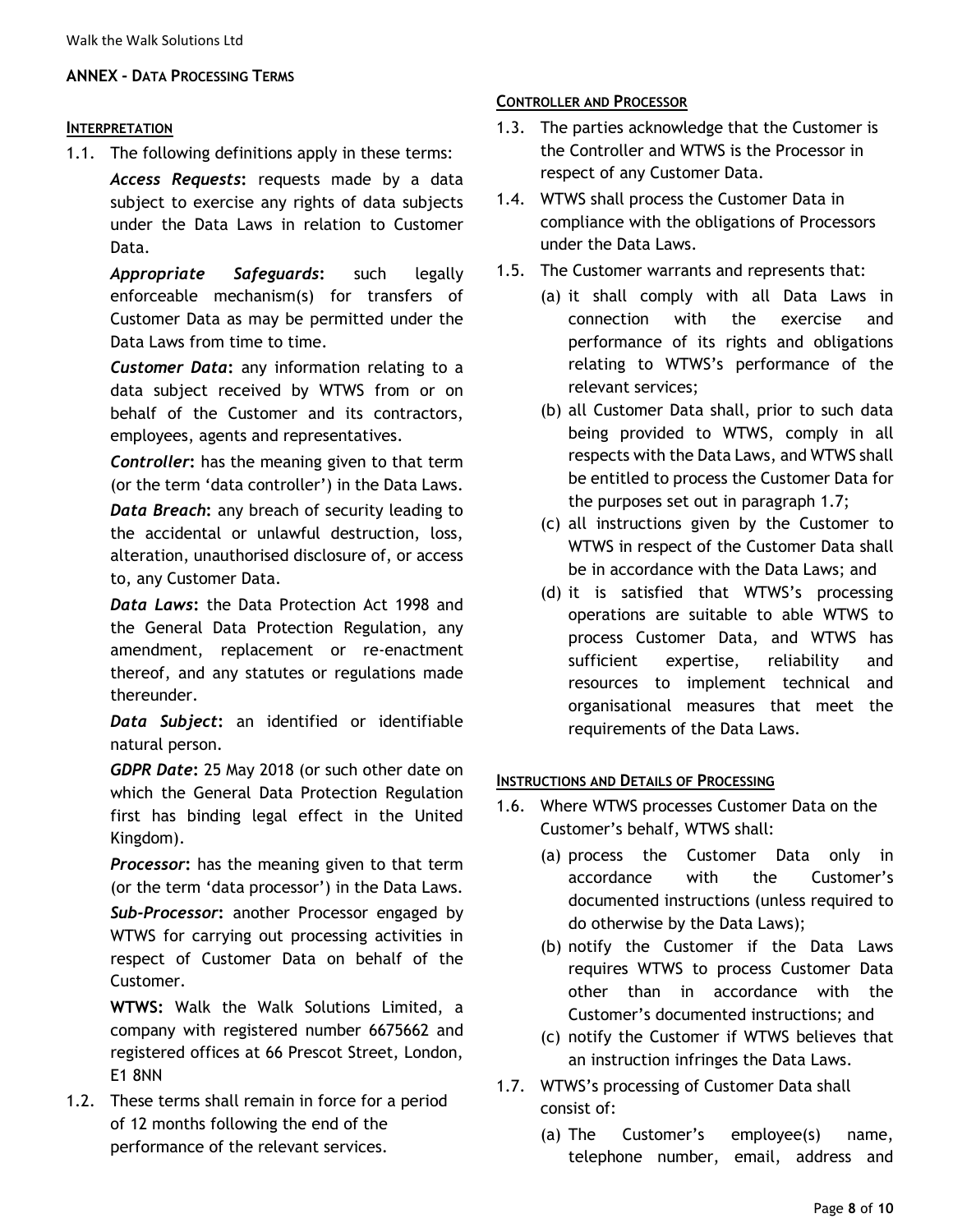particulars of their working environment, including but not limited accidents or incidents that could occur during the course of their employment

- (b) relating to the Customer's and the Customer's customers' employees, consultants, agents and contractors;
- (c) which shall be processed for the duration of the performance of the relevant services; and
- (d) for the purpose of providing online risk management services.

## **TECHNICAL AND ORGANISATIONAL MEASURES**

- 1.8. WTWS shall implement and maintain appropriate technical and organisational measures:
	- (a) in relation to the processing of Customer Data by WTWS; and
	- (b) as from the GDPR Date, taking into account the nature of the processing, to assist the Customer insofar as is possible in the fulfilment of the Customer's obligations to respond to Access Requests.

## **USING STAFF AND OTHER PROCESSORS**

- 1.9. WTWS shall:
	- (a) not engage any Sub-Processor for carrying out any processing of Customer Data without the Customer's authorisation;
	- (b) appoint Sub-Processors only under a written contract containing materially the same obligations as in these terms; and
	- (c) as from the GDPR Date, ensure that all WTWS personnel authorised to process Customer Data are subject to binding written contractual obligations to keep the Customer Data confidential (except where disclosure is required in accordance with the Data Laws).

# **ASSISTANCE WITH CUSTOMER'S COMPLIANCE AND DATA SUBJECT RIGHTS**

- 1.10. WTWS shall refer all Access Requests it receives to the Customer without undue delay.
- 1.11. As from the GDPR Date, WTWS shall provide

such reasonable assistance as the Customer reasonably requires (taking into account the nature of processing and the information available to WTWS) to the Customer in ensuring compliance with the Customer's obligations under Data Laws with respect to:

- (a) security of processing;
- (b) data protection impact assessments;
- (c) prior consultation with a supervisory authority regarding high-risk processing; and
- (d) notification to the supervisory authority and/or communications to data subjects by the Customer in response to a Data Breach;

provided the Customer shall pay WTWS for providing the assistance on a time and materials basis in accordance with WTWS's then-current standard hourly rates.

#### **INTERNATIONAL DATA TRANSFERS**

- 1.12. The Customer agrees that WTWS may transfer Customer Data:
	- (a) relating to the Customer's, and the Customer's customers' employees, consultants, agents and contractors
	- (b) for the purpose of providing online risk management services to the Customer's customers
	- (c) to countries outside the United Kingdom;

provided all such transfers shall (to the extent required by Data Laws) be protected by way of Appropriate Safeguards and be in accordance with Data Laws. The provisions of these terms shall be the Customer's documented instructions.

## **RECORDS, INFORMATION AND AUDIT**

- 1.13. WTWS shall, in accordance with Data Laws:
	- (a) maintain written records of all categories of processing activities carried out on behalf of the Customer; and
	- (b) make available to the Customer such information as is reasonably necessary to demonstrate WTWS's compliance with the obligations of Processors under Data Laws, and allow for and contribute to audits, including inspections, by the Customer for this purpose, subject to the Customer:
		- I. giving WTWS reasonable prior